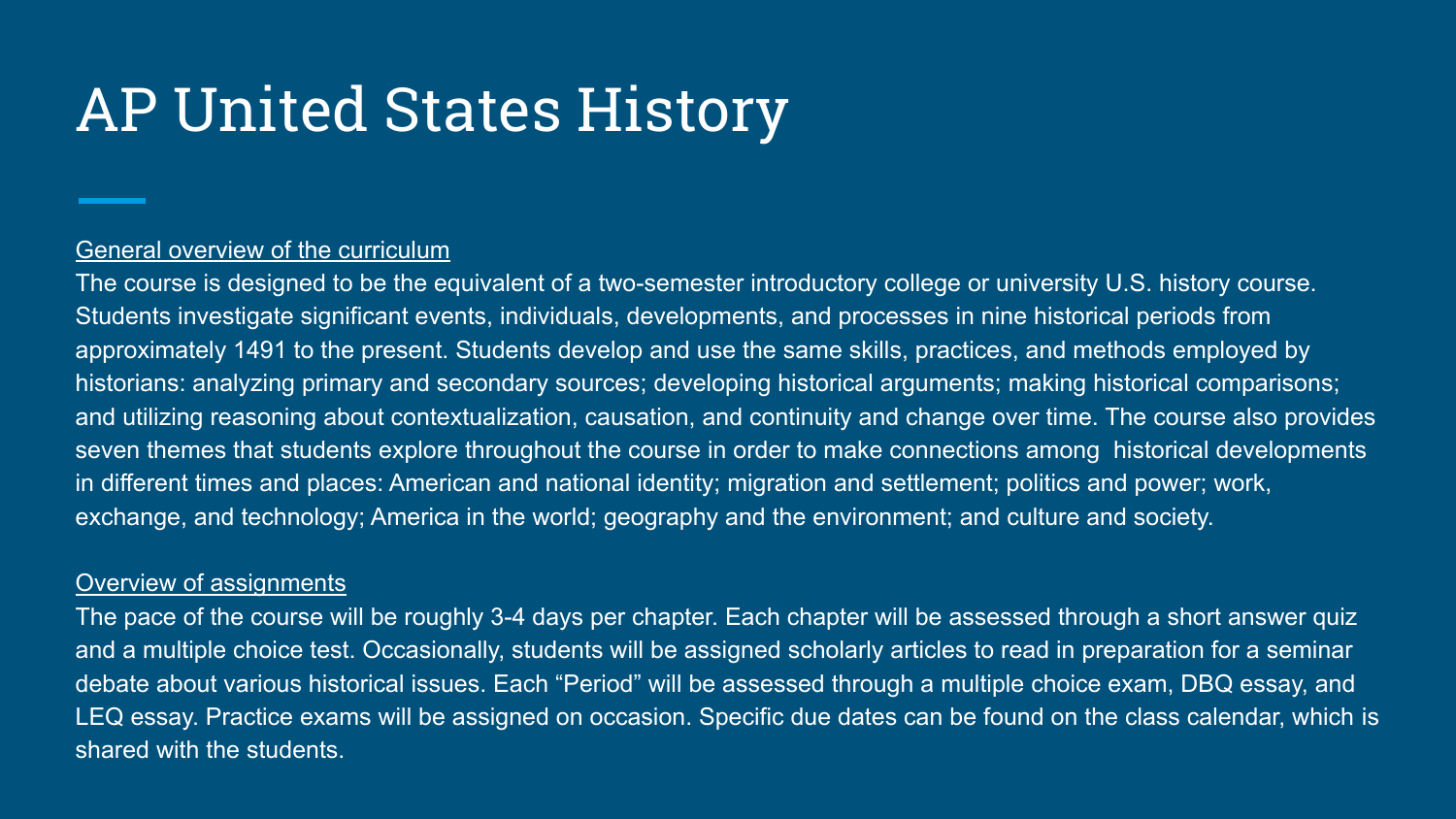# AP United States **History**

## **Exam Overview**

The AP U.S. History Exam is 3 hours and 15 minutes long and includes both a 95-minute multiple-choice and short-answer section (Section I) and a 100-minute free-response section (Section II). Each section is divided into two parts, as shown in the table below. Student performance on these four parts will be compiled and weighted to determine an AP Exam score.

| <b>Section</b> | <b>Question Type</b>                 | Number of<br><b>Questions</b>                                        | <b>Timing</b>                                             | Percentage of<br><b>Total Exam Score</b> |
|----------------|--------------------------------------|----------------------------------------------------------------------|-----------------------------------------------------------|------------------------------------------|
| $\mathbf I$    | Part A: Multiple-choice<br>questions | 55 questions                                                         | 55 minutes                                                | 40%                                      |
|                | Part B: Short-answer<br>questions    | 3 questions                                                          | 40 minutes                                                | 20%                                      |
|                |                                      | • Required<br>Question 1:<br>periods 3-8                             |                                                           |                                          |
|                |                                      | • Required<br>Question 2:<br>periods 3-8                             |                                                           |                                          |
|                |                                      | • Choose<br>between                                                  |                                                           |                                          |
|                |                                      | • Question 3:<br>periods 1-5                                         |                                                           |                                          |
|                |                                      | <b>OR</b>                                                            |                                                           |                                          |
|                |                                      | • Ouestion 4:<br>periods 6-9                                         |                                                           |                                          |
| $_{II}$        | Part A: Document-based<br>question   | 1 question:<br>periods 3-8                                           | 60 minutes<br>(includes a<br>15-minute<br>reading period) | 25%                                      |
|                | Part B: Long essay<br>question       | 1 question,<br>chosen from<br>three options<br>on the same<br>theme: | 40 minutes                                                | 15%                                      |
|                |                                      | $\cdot$ periods 1-3                                                  |                                                           |                                          |
|                |                                      | $\cdot$ periods 4-6                                                  |                                                           |                                          |
|                |                                      | • periods 7-9                                                        |                                                           |                                          |